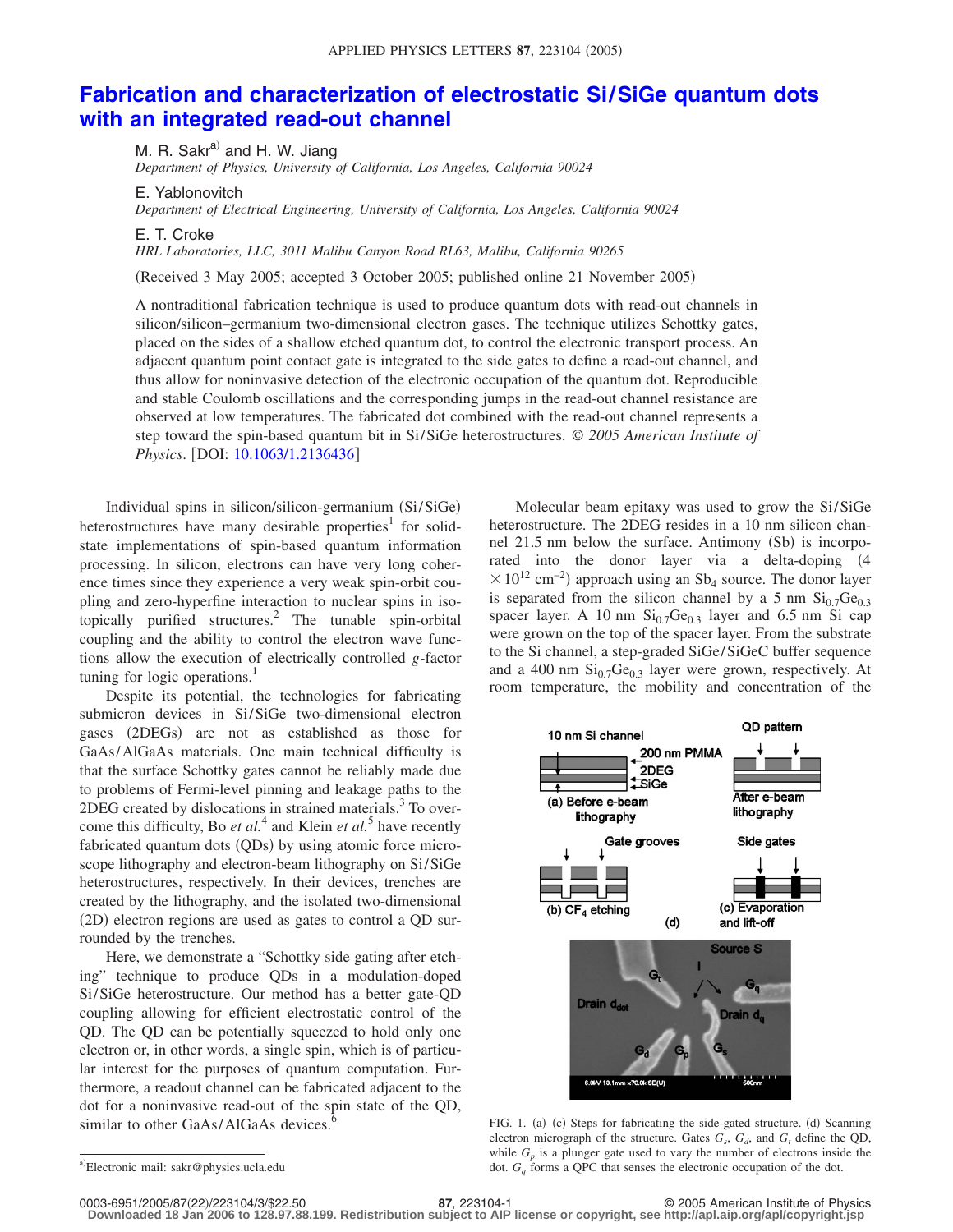

FIG. 2. Coulomb oscillations and the corresponding dips in the channel resistance. (a) The peaks are periodic in  $V_{G_p}$  with a period of  $\Delta V_{G_p}$  $\approx$  0.45 V. (b) Each dip in the QPC channel resistance corresponds to a change in the number of electrons on the dot by one.

2DEG are 1700 cm<sup>2</sup>/V s and  $1.1 \times 10^{12}$  cm<sup>-2</sup>, respectively. At 4 K, these two quantities measure  $1.2 \times 10^4$  cm<sup>2</sup>/V s and  $1.2 \times 10^{12}$  cm<sup>-2</sup>, respectively. Aluminum ohmic contacts to the 2DEG are established using rapid thermal annealing at 420 °C for 2 min.

In our device, metallic side gates are used similarly to that of the vertical QD in GaAs/AlGaAs heterostructures.<sup>4</sup> The steps used to produce the Schottky gates are shown in Fig. 1. Electron-beam lithography is used to pattern the QD structures on poly(methyl methacrylate) [Fig. 1(a)]. After developing,  $CF_4$  reactive ion etching is carried out to remove the 2D electron part of the device structure and to establish grooves for the side gates as shown in Fig.  $1(b)$ . The etching



FIG. 3. (a) Coulomb oscillations at different temperatures for a small dot. The peaks survive up to 34 K. (b) Coulomb oscillations at 0.4 K for a larger dot.

was very shallow, reaching about 30 nm underneath the surface of the sample. This process is followed by evaporating a 10 nm/70 nm titanium/gold layer to fully fill the grooves as indicated in Fig.  $1(c)$ , then the QDs [Fig.  $1(d)$ ] are obtained by metal lift off in acetone. The etching process results in side-wall depletion, which insulates the metallic gates from the electron gas. Since titanium forms a Schottky barrier with the side SiGe wall, we expect relatively fewer danglingbond-induced traps compared to that in unpassivated trenches. $4.5$  We have tested the leakage through the Schottky side gates to the 2DEG and found that most gates leak, with a current above  $\sim 0.5$  pA, at positive gate voltages around 0.4 V or higher, and at negative gate voltages around −3.0 V or lower.

Now, we shall demonstrate some of the characteristic features of the fabricated structures. Figure  $2(a)$  shows Cou-